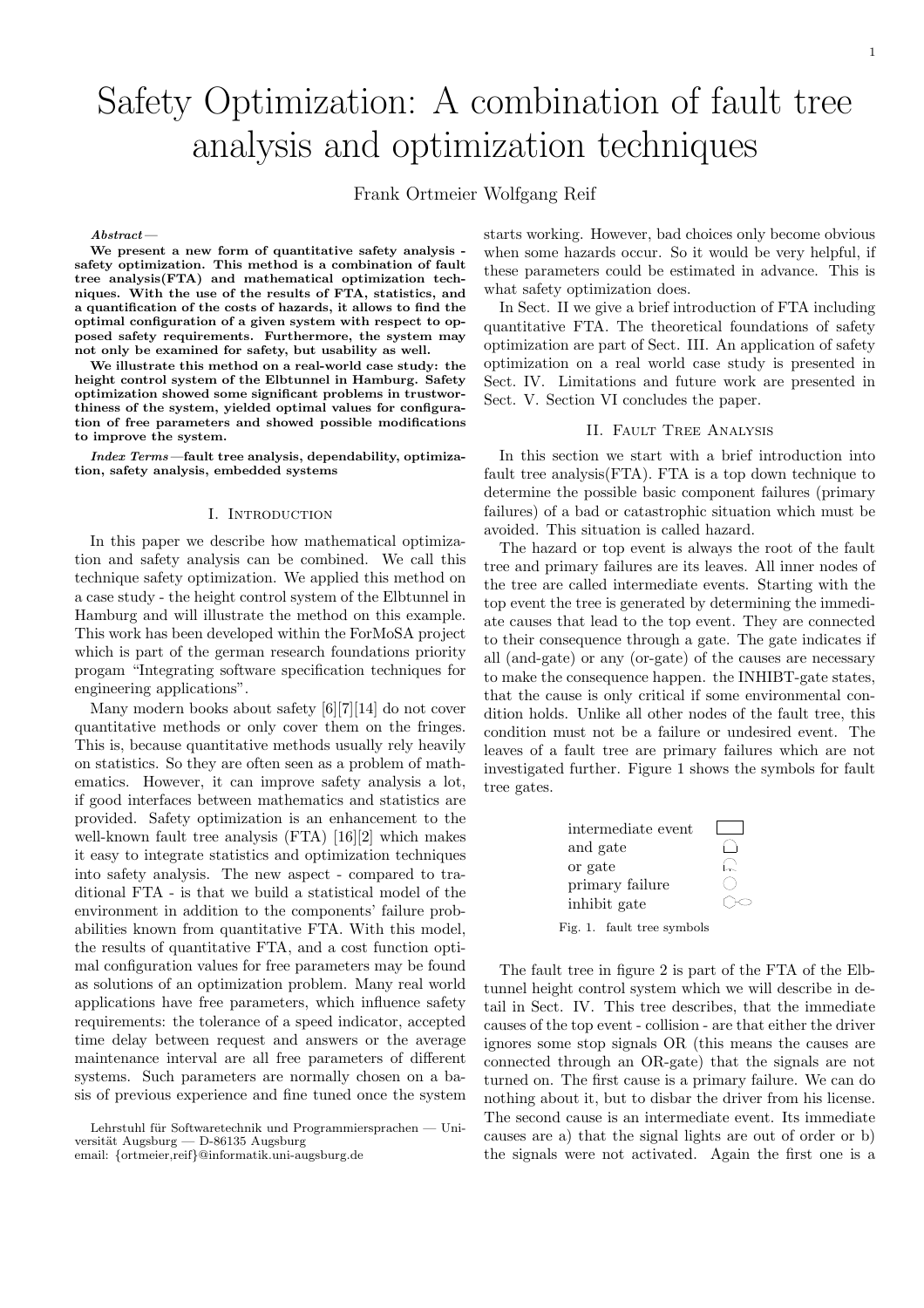

Fig. 2. Collision fault tree

primary failure and the second is an intermediate event, which has to be investigated further. This procedure has to be applied recursively to all causes until the desired level of granularity is reached (this means all causes are primary failures that won't be investigated further).

In the remainder of this section we will describe the most important terms of FTA in such detail, that the concept of safety optimization can be explained later.

## A. Primary Failures and Hazards

For quantitative analysis roots and leaves—i.e. hazards and primary failures—are important. Let  $F :=$  $\{PF_1, ..., PF_n\}$  be the set of all primary failures  $PF_i$  and  $H := \{H_1, ..., H_m\}$  the set of all hazards  $H_i$  under consideration.

For each hazard  $H_i$  a separate fault tree has to be constructed, that describes which combination of basic causes  $($  = primary failures) may be the reason for the hazard.

## B. Minimal cut sets

An interesting result of fault tree analysis are the minimal cut sets. A cut set  $CS_{H_i} \subseteq F$  for a hazard  $H_i$  is a set of primary failures, which together form a threat. This means if all primary failures of the cut set take place, then the hazard may occur.

Minimal cut sets  $MCS_{H_i} \subseteq F$  for a hazard  $H_i$  are cut sets, such that preventing one element of each minimal cut set prevents the hazard from occurring. The set of all minimal cut sets for a hazard  $H_i$  may be automatically generated from the fault tree[16]. We call this set  $MCSS_{H_i}$ . So minimal cut sets describe qualitatively the dependency between hazards and primary failures. Minimal cut sets may be derived from the structure of the fault tree automatically.

Even more interesting for real world applications is the quantitative one i.e. the dependency between the probability of occurrence of the cut sets and the hazard. This question can be answered with quantitative FTA.

## C. Calculating probabilities

For calculating probabilities we use a standard formula for calculating hazard probabilities from fault trees[16]. It calculates the probability of a cut set as the product of the probabilities of all its elements. The hazard's probability

is calculated as the sum of all its minimal cut sets probabilities. So the probability of a hazard  $H_i$  is calculated as:

$$
P(H_i) := \sum_{MCS \in MCSS_{H_i}} P(MCS) \tag{1}
$$

where 
$$
P(MCS) := \prod_{PF \in MCS} P(PF)
$$

This formula is widely used in engineering and broadly accepted, but uses some assumptions about statistical independence. All primary failure are assumed to be pairwise independent. This hold for many applications. If statistical correlation has to be examined, FTA is not a good choice and another approach like common cause analysis or—on the formal side—stochastic model checking [1] has to be used and the probability of the minimal cut sets and hazards have to be calculated separately. this formula alse neglects second and higher-order terms in the sum. This is in practice no problem as failure probabilities are very small.

In this paper we stick with the assumption of statistical independence and use the standard formulae as starting point for our extension of FTA.

## D. Generalizations

So far this is the standard method of applying quantitative FTA. But for our purposes this is not enough. As (i) for this point of view the worst case is always assumed. This means, all other environmental inputs are as "bad" as possible. Another deficiency is (ii) the use of fixed probabilities for failures. In reality these probabilities are usually not constant, but rather depend on some parameters. To overcome these problems, we generalize quantitative FTA by introducing two new types of probabilities: constraint probabilities and parameterized failure probabilities.

## D.1 Constraint probabilities

Most of the cut sets cause the hazard only if one or more constraints are fulfilled. Sometimes a constraint must hold for all cut sets and sometimes only for some of them. For example the failure of a critical cooling unit is only dangerous if the system which has to be cooled is working. If it is turned off, then the failure of such a cooling unit will not have any effect onto the super system. There exist quite some extension for FTA which consider such effects on a qualitative basis. The qualitative dependence between such constraints, cut sets and hazards is then integrated in the fault tree with so called INHIBIT-gates (see figure 1). An INHIBIT-gate states a condition or constraint which has to be fulfilled such that the failure cause makes the consequence happen. This condition need not necessarily be a failure, but can also be some environmental influence. Although some types of FTA respect such dependencies in a qualitative manner, they are in general neglected for quantitative FTA.

We introduce constraint probabilities for quantitative analysis which reflect how probable it is that the inputs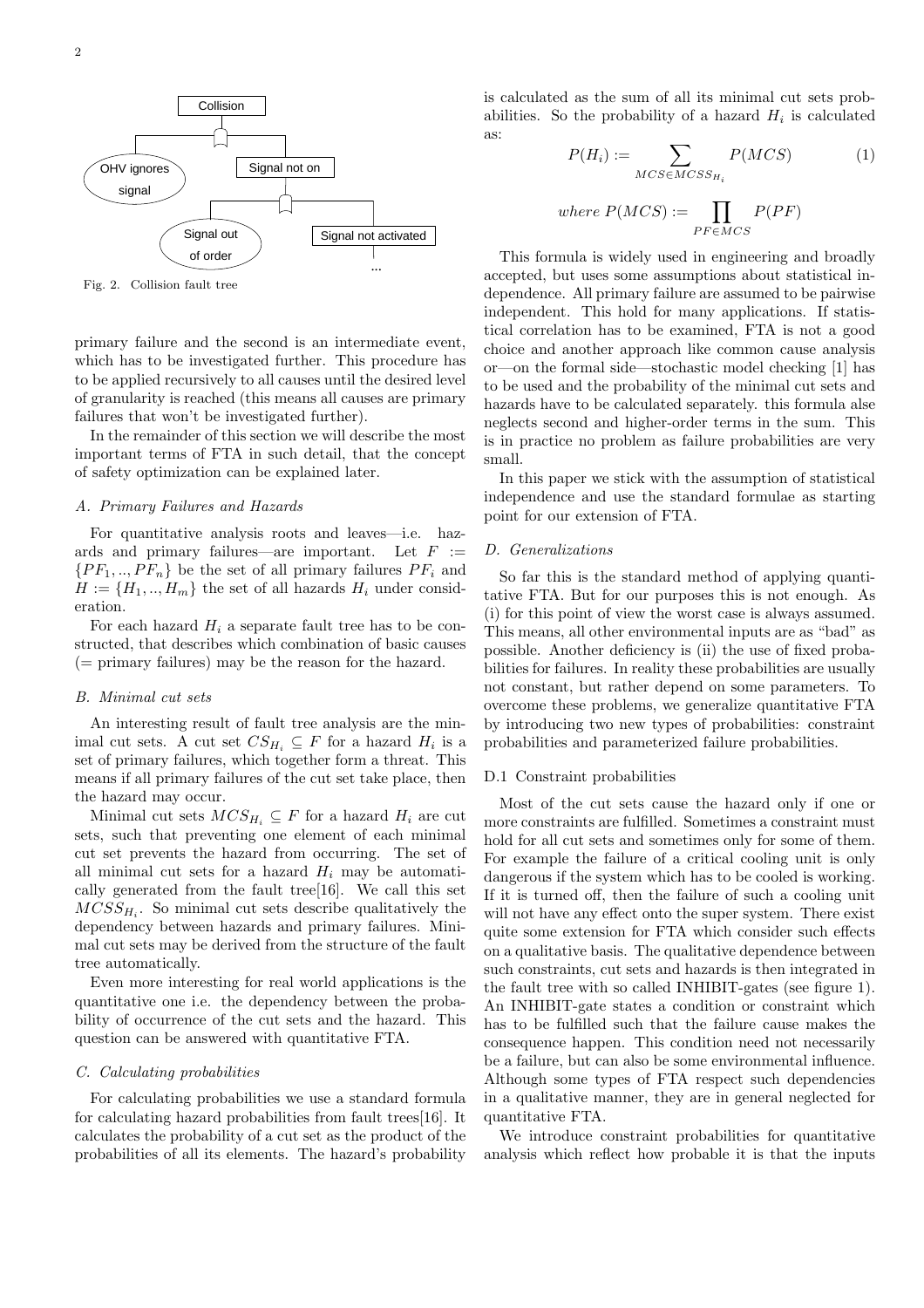from the environment are "bad" enough to make the hazard happen. So we refine definition of a cut sets probability to get a better approximation:

$$
P(CS) := P(Constraints) \prod_{PF \in CS} P(PF) \tag{2}
$$

If one chooses  $P(Constraints)=1$ , it means the environment always behaves as bad as possible and one gets the same formula as before. However, if one can estimate P(Constraints) a priori, then the results will be much more precise. This estimation can be approximated by calculating the probabilities of all conditions in INHIBIT-gates along the paths through the tree from the hazard to the elements of the cut sets. An upper bound fpr the constraint probability is then the product of all conditions' probabilities if statistical independence holds; if not then the maximum is an upper bound for it.

In practice these numbers are really hard to calculate exactly. So most of the time they are only approximated. But even if they can not be approximated very well, they still may be a great help for safety analysis. This is, because variation of the constraints allows to examine the behavior of the system in different working environments. This can give good advice, when trying to estimate how the system will scale in future. The benefit of this last methodology becomes obvious in the case study of Sect. IV.

## D.2 Parameterized probabilities

The second important generalization we made is that we not only use constant failure probabilities for primary failures, but allow parameterized probabilities. This means, if the probability of primary failures PF (e.g. a relay fails to close) depends on some parameter X (e.g. the spring tension of the relay), we use a functional mapping between X and  $P(PF)$  and write  $P(PF)(X)$ .

$$
P(PF): Domain(X) \to [0,1]
$$

In principle, there is no restriction on the domain of X, as they only affect which methods are applicable for the solution of the resulting optimization problem. But finite and discrete domains are in general less interesting and rare. In practice  $P(PF)$  is usually a (continuous) probabilistic distribution. If the probabilities depend on more then one parameter, then take X as the vector of all involved parameters.

All instances of failure probabilities are substituted with the according function. The algorithm for calculating the probability of a cut set is not changed. So the probability of a cut set is then also function of one or more variables. The same is true for the hazards' probabilities and formula 1 now rewrites to:

$$
P(H_i)(X) = \sum_{MCS \in MCSS_{H_i}} P(MCS)(X) \tag{3}
$$

$$
P(H_i)(X) = \sum_{MCS \in MCSS_{H_i}} \prod_{PF \in MCSS} P(PF)(X) \tag{4}
$$

Note, that the probabilities of cut sets and hazards are no longer fixed numbers, but rather functions of the free parameters of the system. We call these functions parameterized probabilities.

## III. SAFETY OPTIMIZATION

In this section we describe the combination of quantitative fault tree analysis and optimization techniques, which leads to safety optimization. The basic idea is as simple as effective. In practice for most systems safety is a tradeoff between different undesired events. For example in aviations the main goal of a pre-flight safety check on an airplane before start is to make sure the aircraft is working correctly and will not crash. However, another important goal of the safety check is that an aircraft, which allows safe flight must not fail the check. Assume that one part of the check is aberration of the air speed indicator. Then it is obvious that the smaller the allowed tolerance is, the safer the airplane operation will be. On the other hand to small acceptable tolerances will result in many safe aircraft failing the pre-flight check and thus in delay or canceled flights. So what is the solution? Its of course some middle value between zero tolerance and arbitrary tolerance<sup>1</sup>.

This is exactly the point where safety optimization works. It uses mathematical optimization to find the best value for this tolerance parameter. To do this we only need one more information: the cost function.

## A. Cost function

To do mathematical analysis, a cost function is needed. A cost function describes the total costs that all hazards together cause in average to the operator. This is done by risk assessment. The cost of each hazard will be defined. It is common practice—even as it may seem un-ethical to do this in cash (e.g. one dead person is calculated with 2.7M \$ in US railways organizations).

More important for the operators of the system are the mean costs. These are the costs, which have to be expected. These costs depend on the probability of occurrence and absolute cost of the hazard. In many cases cost functions are simply the weighted sum of hazards' probabilities. Where the weights represent the costs associated with each hazard.

$$
f_{cost}(P(H_1),..,P(H_m)) := \sum_{i=1}^{m} Cost_{H_i} P(H_i)
$$
 (5)

In our approach, the probabilities of the hazards  $P(H_i)$ are not, as for standard quantitative FTA, necessarily constants, but rather functions of free parameters  $X_1...X_l^2$  if the contributing cut sets are described by parameterized probabilities (see 3). So the cost function can be expressed as function of the free parameters  $X_1...X_l$ . This allows us

<sup>1</sup> We are not arguing for safety leaks which originated in design flaws, to be left open because of the costs. This approach only addresses hardware failure which can not ultimately be avoided.

<sup>&</sup>lt;sup>2</sup> In reality, not every hazard  $H_i$  depends on all free parameters  $X_1...X_l$ , but rather only on a subset. Therefore, we write  $P(H_i(X_{i,1},...,X_{i,n_i}))$  in equation 6.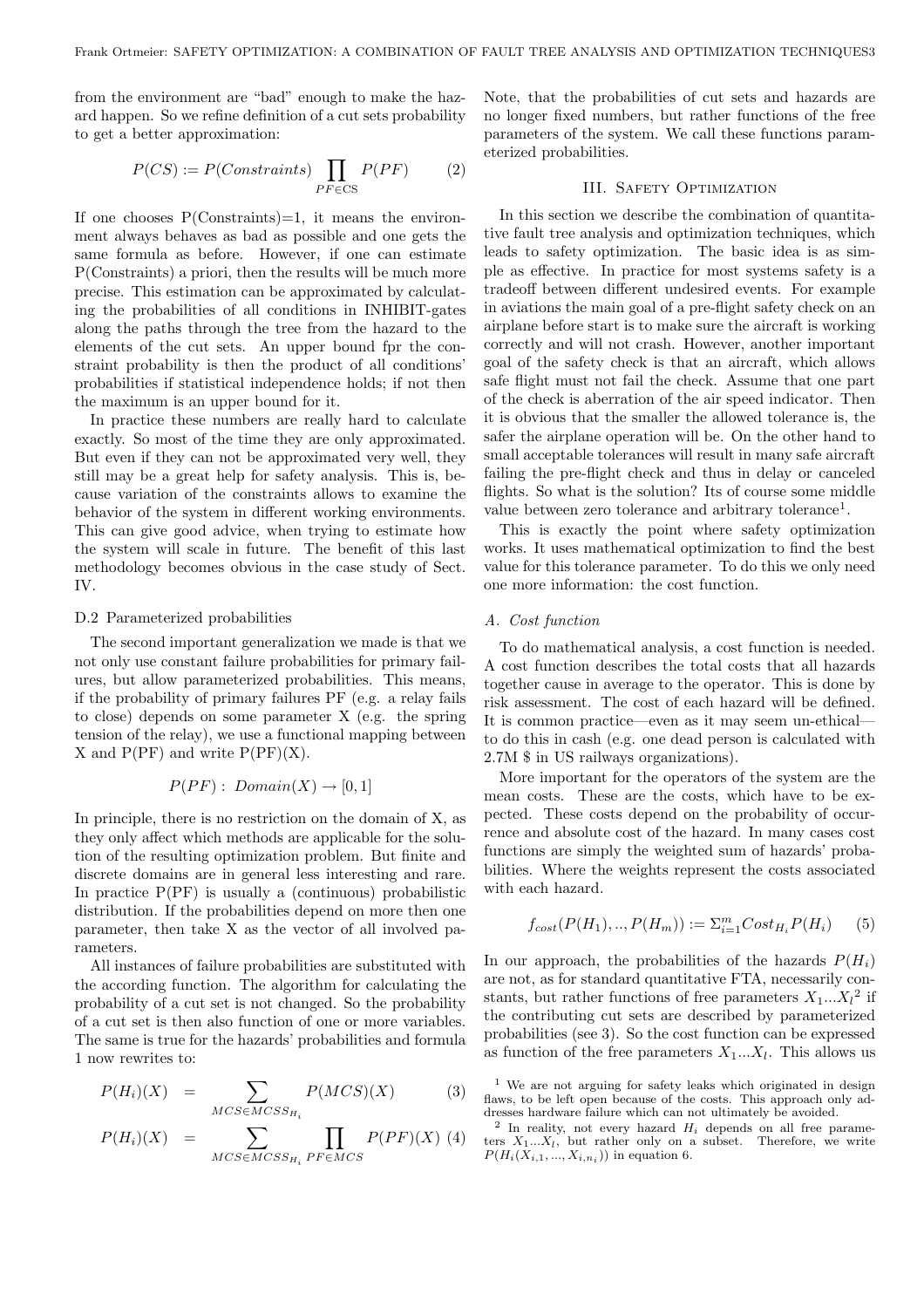to use optimization techniques.

$$
f_{cost}(X_1, ..., X_l) := \sum_{i=1}^{m} Cost_{H_i}(P(H_i(X_{i,1}, ..., X_{i,n_i}))
$$
\n(6)

### B. Mathematical optimization

Once the cost function is defined the problem is not any more a safety analysis problem but only a mathematical one. The goal is to choose the free parameters  $X_1...X_l$  such that the cost function is minimized. So the problem is:

# $Find (x_1, ... x_l) such that: f_{cost}(x_1, ..., x_l) = min_{X_1, ..., X_l} f_{cost}$

To guarantee the existence of the minimum we restrict the real value domains to be compact intervals. This problem can then be solved with different methods. In simple cases analytical solutions may be found. If the problem is more complex and the cost function still smooth enough (e.g. twice-continuously differentiable) then there exist a lot of algorithms from the domain of nonlinear programming to solve the problem. The most simple one is the gradient method which finds local minima by calculating gradients iteratively and always following the steepest descent. But there exists a wide variety of more elaborate and efficient algorithms. A good introduction to optimization of nonlinear problems may be found in [4] and [8].

If there are only two free variables (as in the following example) and the functions are smooth, than the solutions may be found by using a 3D plot of the cost function and zooming into it. Even if a specific optimization problem is neither analytically nor numerically solvable, this method can yield some results by testing possible combinations. It is possible to test large number of combinations in very short time. So this technique gives a good impression about the quantitative dependencies between mean costs and free parameters.

## IV. An example: The Elbtunnel

In this section we will apply the presented technique step by step to a real world case study: the height control system of the Elbtunnel in Hamburg. We will give a short summary of the problem and show the most interesting parts of the analysis and the results.

The Elbtunnel is a road tunnel beneath the river Elbe in Hamburg. Until end 2002 this tunnel consisted of three identical tubes with two driving lanes each. Late 2002 a new, fourth tube went into operation. This new tube is different. It is bigger and allows the crossing of vehicles, which are too big for the old three tubes. Furthermore, the tunnel has a dynamic traffic control which switches driving directions from north to south and vice versa in the two middle tubes according to traffic needs. This is done by an electronic traffic control, underground signals, and electric road signs. Figure 3 shows the layout of the tunnel. The new, bigger tube is tube number 4.

We will consider only a small part of the whole project, the height control. This system must ensure, that vehicles, which are to high for the old three tubes, may only enter



Fig. 3. Layout of the tunnel



Fig. 4. Control of the northern entrance

the new tube. Otherwise an emergency halt should be signaled automatically.

## A. The height control system

In the following, we will distinguish between normal cars, high vehicles (HVs) e.g. normal trucks or buses, which may drive through all tubes and overhigh vehicles (OHVs) e.g. extra large trucks, which can only drive through the new, fourth tube.

In this paper we will only discuss the height control system for the northern entrance of the tunnel; the southern end is less complex, as no OHV at all may pass the tunnel in that direction (they have to take a nearby bridge). The control for the northern entrance is shown in figure 4.

The system uses two different types of sensors. Light barriers (LB) are scanning all lanes of one direction to detect, if an OHV passes. For technical reasons they cannot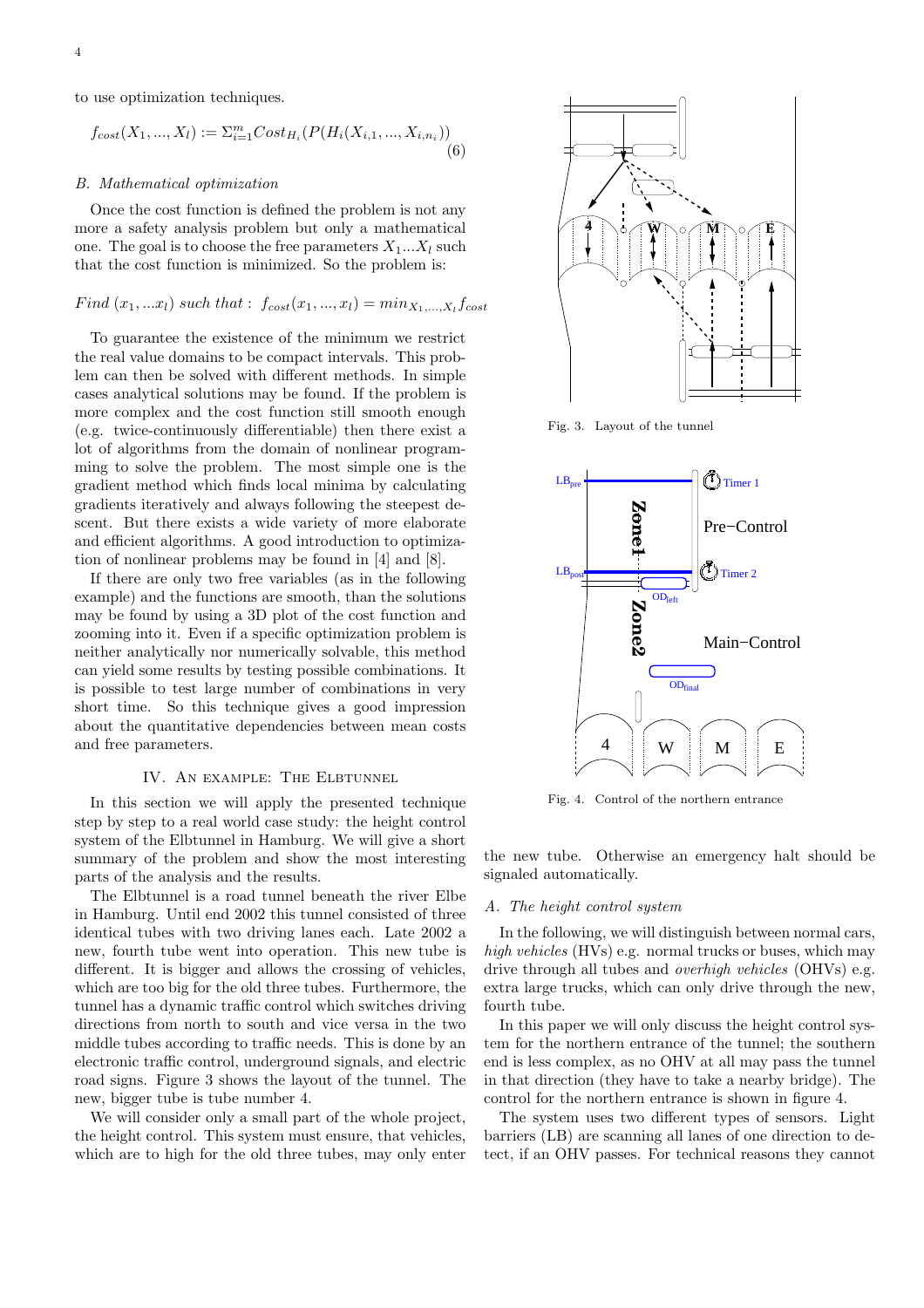be installed in such a way, that they only supervise one lane. Therefore overhead detectors (OD) are necessary to detect, on which lane an OHV passes. The ODs can distinguish vehicles (e.g. cars) from high vehicles (e.g. buses, trucks), but not HVs from OHVs (but light barriers can!). If the height control detects an OHV heading towards a different than the fourth tube, then an emergency stop, locking the tunnel entrance, is signaled.

The idea of the height control is, that the detection starts, if an OHV enters zone1 (see figure 4) at light barrier  $LB<sub>pre</sub>$ . This results in activation of  $LB<sub>post</sub>$ . To prevent unnecessary alarms through faulty triggering of  $LB<sub>pre</sub>, LB<sub>post</sub>$ will be switched off after expiration of a 30-minutes-timer (called timer1). Road traffic regulations require, that after  $LB<sub>pre</sub>$  both HVs and OHVs have to drive on the right lane through tunnel 4. If nevertheless an OHV drives on the left lane towards the west-tube, detected trough the combination of  $LB_{\text{post}}$  and  $OD_{\text{left}}$ , an emergency stop is triggered.

If the OHV drives on the right lane through  $LB_{\text{post}}$ , it is still possible for the driver to switch in zone2 to the left lanes and drive to the west- or mid-tube. To detect this situation, the height control uses the  $OD_{final}$  detector. This sensor is activated by  $LB_{\text{post}}$  and will be kept active for the next 30 minutes (called timer2).

For safe operation it is necessary, that after the location of  $OD_{final}$  it is impossible to switch lanes. We already presented a safety analysis of this system in [10] consisting of verification of functional properties and FTA. With formal verification using the SMV-tool[9] we discovered a design flaw, which resulted in a possible hazard if two OHVs passed  $LB_{pre}$  simultaneously. After presenting solutions to this problem, we could proof functional correctness for the collision hazards. For false alarms we could show, that it there were only two possibilities for false alarms: a high vehicle at  $OD_{Left}$  while an OHV passes  $OD_{Right}$  or a HV at  $OD_{Final}$ . After consultation with the engineers both problems were said to be of minor importance, because in both cases a driver neglects road traffic regulations.

We also discovered by FTA that the runtimes of the timers are crucial to the system, but could not assess their exact effects onto the system. We will now only focus on finding optimal values for the runtimes of these timers and evaluate the design in different environments.

#### B. Statistical model of the Elbtunnel

## B.1 Primary failure and hazards

There are two different, interesting hazards for the Elbtunnel height control which we analyzed - the collision  $(H_{Col})$  of an OHV with the tunnel entrance and the tripping of a false alarm  $(H_{Alr})$ . For both a separate fault tree has to be built. It is clear that it is not possible to minimize both risks at the same time. We could also give formal proof for this by doing formal FTA [12]. The primary failures can be divided into four different types:

• False Detection (FD): The sensor does indicate a vehicle, although there is *none*. Possible for all sensors.

- Miss Detection (MD): The sensor *does not* indicate a vehicle, although there is one. Only possible for microwave sensors.
- Overtime (OT): Actual driving time of an OHV exceeds the runtime of a timer. Possible for timer 1 and timer 2.
- High vehicles (HV): A high vehicle beneath an overhead detector is interpreted as an OHV.

FDs are possible for all sensors, while MD and HV is only interesting for OD-type sensors. We write  $FD_{OD_{final}}$ as abbreviation for false detection at overhead detector  $OD_{final}$  and analogously for all other sensors. Overtime failures can occur in zone 1 and zone 2. We write  $OT_1$ resp.  $OT<sub>2</sub>$ .

Note, that the last item (HV) is not a failure in the traditional sense, as overhead detectors can not distinguish between high vehicles and OHVs, high vehicles at the location of the sensors are (incorrectly) interpreted as OHVs. For the control system this has the same effect as a FD of the sensor.

In notation of Sect. II and III we get:  $H = \{H_{Col}, H_{Alr}\}$  and  $F = \{HV_{OD_{left}}, FD_{OD_{left}}\}$  $MD_{OD_{left}}, HV_{OD_{final}}, FD_{OD_{final}}, MD_{OD_{final}}, OT_1, OT_2,$  $FD_{LB_{pre}}, FD_{LB_{post}}\}.$ 

We do not consider failures outside the detection system like broken stop signals or drivers who are ignoring an emergency halt. Defects in the micro-controller and the timers have also been neglected. It is estimated, that failure of these components is by orders of magnitude (at least 2) smaller then misdetection or false detection of the sensory devices.

#### B.2 Minimal cut sets

For the hazard "collision" almost all cut sets are single point of failures. The two most important ones are those, that are caused by traffic jams in zone 1 resp. zone 2. In our notation:  $\{OT_1\}$  and  $\{OT_2\}$ . The other minimal cut sets are left out here for better readability. We write  $P_{const_1}$  for their combined probability.

False alarms may be triggered by  $\{HV_{OD_{left}}\},\$  ${H\!V_{OD_{final}}}, {F\!D_{OD_{left}}},$  or  ${F\!D_{OD_{final}}}.$  These are also all single point of failures. It is interesting to note, that all these failures are only then single point of failures, if there is an OHV present in the controlled area. We will only consider  $\{HV_{OD_{final}}\}$  in detail in this paper. In fact it turns out that this will be the dominating factor in the hazards  $H_{Alr}$  overall probability by two orders of magnitude. We accumulate the probability of all other cut sets in  $P_{const_2}$ . So we get the following formulae for the hazards probabilities (see Sect. II-C):

$$
P(H_{Col}) = P_{const_1} + P(OT_1) + P(OT_2)
$$
  

$$
P(H_{Alr}) = P_{const_2} + P(HV_{OD_{final}})
$$

#### B.3 Constraint probabilities

Now we will introduce constraint probabilities. When looking at  $P(H_{Alr})$  it is clear, that not all HVs at  $OD_{final}$ will trigger a false alarm. A false alarm is only triggered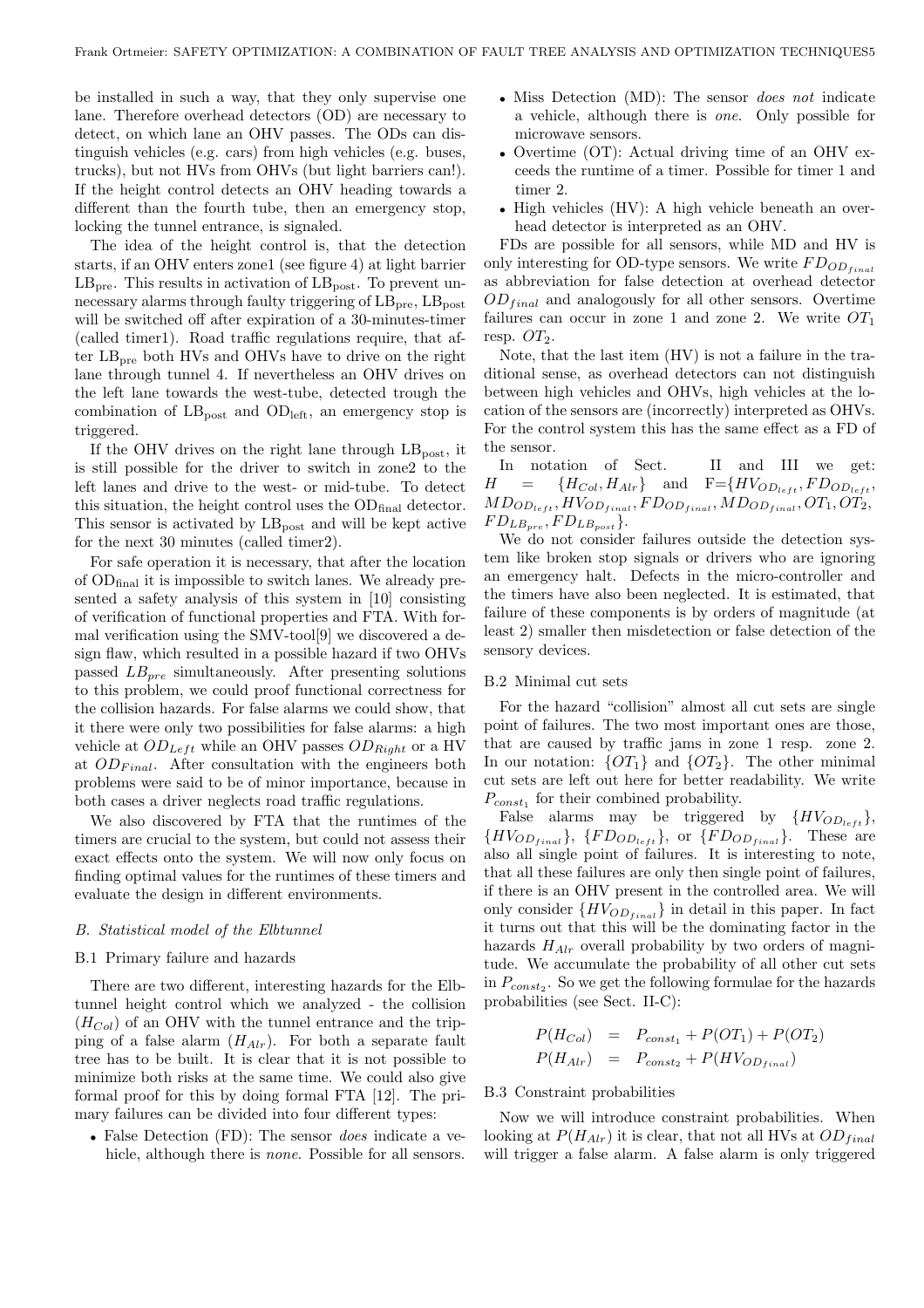if the sensor is activated. This means either a) an OHV has activated it or b) both light barriers had misdetections before. So we introduce the constraint probability for  $HV_{OD_{final}}$ :

$$
P_{constraint_1} = P(OHV) + (1 - P(OHV)) *
$$

$$
*P(FD_{LB_{pre}}) * P(FD_{LB_{post}})
$$

The first term in the sum refers to a) and the second to b). P(OHV) is the possibility for an OHV to be in the controlled area. So analogously to Sect. II-D we can now calculate the constrained probability for the cut set  $HV_{OD_{final}}$ :

$$
P_{constrained}(HV_{OD_{final}}) = P_{constraint_1} * P(HV_{OD_{final}})
$$

The cut sets  $\{OT_1\}$  and  $\{OT_2\}$  are treated in the same manner. For all other cut sets we will include the constraint probabilities into  $P_{const_1}$  resp.  $P_{const_2}$ . In the end we get the following formulae<sup>3</sup> for the hazards probabilities:

$$
P(H_{Col}) = P_{const_1}
$$
  
+ $P(OHVcritical) * P(OT_1)$   
+ $P(OHVcritical) * (1 - P(OT_1)) * P(OT_2)$   
 $P(H_{Alr}) = P_{const_2} + (P(OHV) + (1 - P(OHV)) ** $P(FD_{LB_{pre}}) * P(FD_{LB_{post}})) * P(HV_{OD_{final}})$$ 

So these formulae respect information about how probable a "bad" behavior of the environment is.

## C. Parameterized probabilities

We will now introduce parameterized probabilities. It is obvious, that the probability for an OHV to get stuck in a traffic jam such that it needs more than the maximum runtime of the timers  $P(OT_1)$  resp.  $P(OT_2)$ , depends on the runtimes. In statistics there exist quite a lot of distributions[13], which describe such dependencies.

A good model for driving time of OHVs from  $LB_{pre}$  to  $LB_{post}$  and from  $LB_{post}$  to the tunnel is normal distribution (mean time  $\mu = 4$  minutes, standard deviation  $\sigma =$ 2 minutes).  $P_{OHV_{1/2}}(Time \leq T)$  denotes the probability for a driving time  $\leq$  T. We can then calculate P(OT<sub>1</sub>) in dependence of the runtime T1 of timer 1:

$$
P(OT_1)(T1) = 1 - P_{OHV_1}(Time \le T1)
$$
  
where  

$$
P_{OHV_1}(Time \le T) := \frac{1}{\int_0^\infty exp(-\frac{(x-\mu)^2}{2\sigma^2})dx} \int_0^T exp(-\frac{(x-\mu)^2}{2\sigma^2})dx
$$

In the same manner parameterized probabilities for  $P(OT_2)(T2)$ ,  $P(HV_{OD_{final}})(T2)$ , and  $P(FD_{LB_{post}})(T1)$ are calculated. We now substitute the parameterized formulae into the formulae for the probabilities of the hazards making them parameterized as well:

$$
P (H_{Col})(T1, T2) = P_{const_1} + P(OHVertical) * \n*(P(OT_1)(T1) + (1 - P(OT_1)(T1)) * P(OT_2)(T2)) \nP (H_{Alr})(T1, T2) = P_{const_2} + *P(FD_{LB_{post}})(T1) * \n*(P(OHV) + (1 - P(OHV)) * P(FD_{LB_{pre}}))
$$

<sup>3</sup> P(OHV critical) denotes the probability of an OHV driving towards west-tube or mid-tube



Fig. 5. The cost function around its minimum

Now we can easily calculate the probabilities for each hazard for an arbitrary choices of the timer runtimes. But to do optimization we need to formulate a connection between the two contrary hazards. Cost functions form this link.

## C.1 Cost function

The cost function describes the relative importance of each hazard. In our example a good guess for the costs is, that collisions cost roughly 100.000 times the money a false alarm costs. So we get the cost function as the weighted sum of hazards probabilities:

$$
f_{cost}(T1, T2) :=
$$
  

$$
P(H_{Col})(T1, T2) * 100000 + P(H_{Alr})(T1, T1) * 1
$$

The variables T1 and T2 represent the runtimes of the timers.  $P(H_{Col})(T1, T2)$  resp.  $P(H_{Alr})(T1, T2)$  denote the probabilities defined in the last paragraph.

## C.2 Results

Figure 5 shows the cost function—plotted against the runtime of timer1 and timer2—around the minimum. Closer examination yields optimal parameters for the timer runtimes of approximately 19 resp. 15.6 minutes for timer 1 resp. 2. This is much less than the initial "guesses" of 30 minutes of the safety engineer and results in an improvement of about 10% in false alarm risk, while the risk for collision does not change (less then 0.1%). It also shows, that timer 1 may be chosen more conservatively than timer 2.

This result was somewhat surprising. Why does the false alarm risk only decrease by 10%, although the detection system is now only active half the time than before? And why is the dependency of the risk not symmetric in the free parameters? To answer this question we make use of the fact, that parameterized probabilities allow us to also examine the system in different working environments. We introduce an additional parameterized probability in the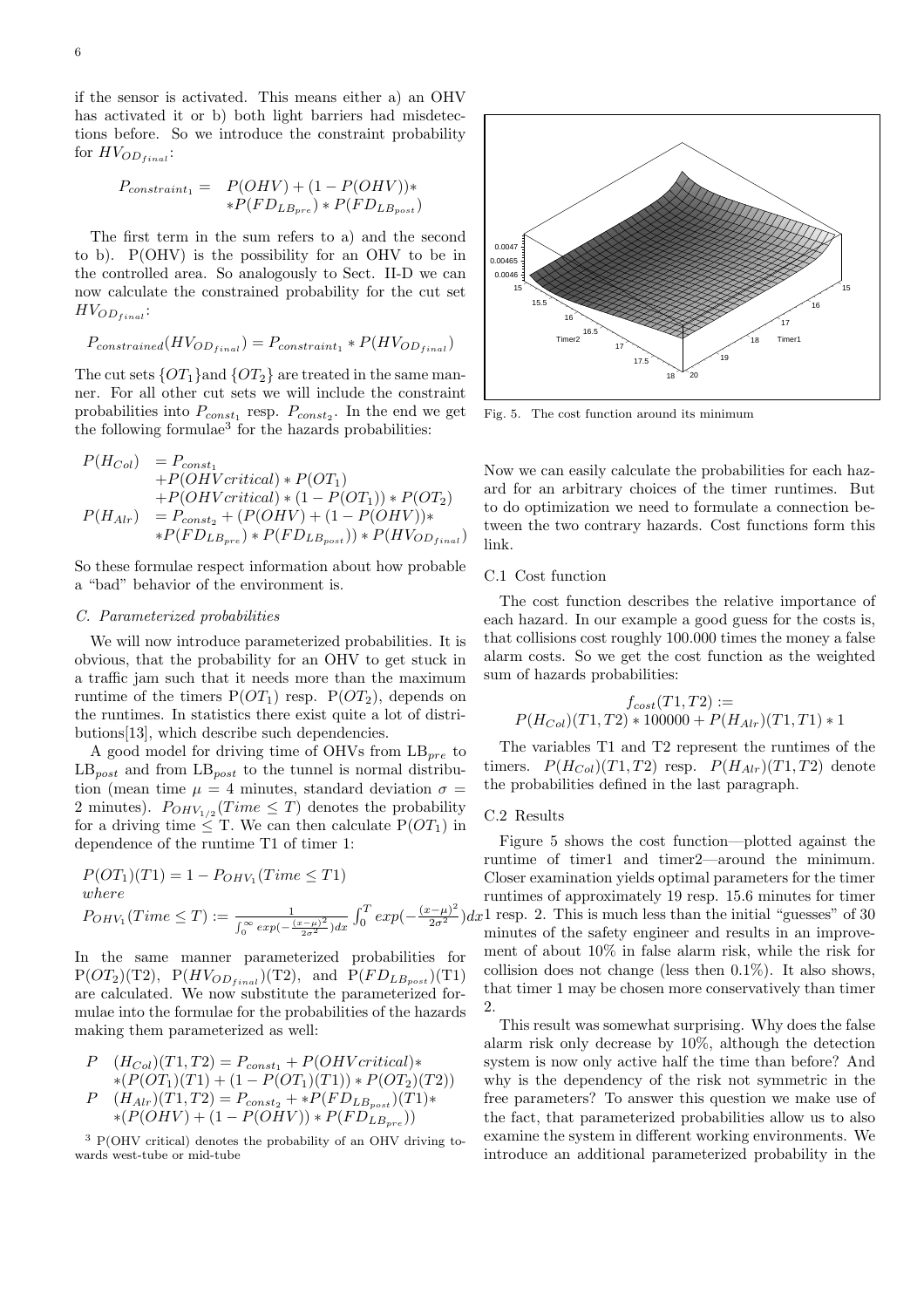

Fig. 6. Probability of false alarms, if an OHV is driving correctly

system - the rate of correct driving OHVs. This allows us to answer the question: How does the control scale if the traffic — especially the number of OHVs — increases. Figure 6 (graph "without LB4") shows the probability of a false alarm against the runtime of timer 2 assuming that an OHV is in the controlled area.

This result is alarming. It means, that even with the suggested, reduced runtime of 15.6 minutes for timer 2 more than 80% of the correct driving OHVs will trigger an alarm<sup>4</sup> . This makes the complex control system almost obsolete, as the same result could have been achieved much easier (for example by only using one light barrier and lock the tunnel whenever an OHV is detected), and is a major design flaw in the control.

The reason for this phenomenon can also be discovered by very precise informal analysis of the system (but neither we nor the engineers were aware of it before we did this analysis). When looking at the design of the system in figure 4 it becomes clear, that all countermeasures taken to avoid false alarms only aim at avoiding false alarms triggered by false detections of one of the light barriers. This is the main source of false alarms of the old height control of the former three tubes (there were no ODs at all as every OHV had to be stopped anyways).

But now the scenario is different. If OHV traffic increases, then the  $OD_{final}$  sensor will almost constantly be activated and this sensor will ultimately decided if an alarm has to be triggered or not. So the risk of a false alarm is then basically the probability of a FD at  $OD_{final}$ or a HV there. While we have some influence on the failure probability, our influence on high vehicles is limited. Although road regulations require trucks, buses and vans to drive on the right lane, some drivers always ignore this rule! The only possibility to reduce the the risk is to reduce the activation time of the sensor, but this is not feasible, as a runtime of less than 10 minutes will make the risk for

a collision unacceptably high.

This obvious design flaw has neither been discovered by formal safety analysis with model checking nor by the engineers. The problem is, that the rigorous formal methods only give qualitative answers. The problems here lies in the logics. A statement can either be true or false, not possibly true<sup>5</sup>. Formal FTA showed that a false detection of  $OD_{final}$  is a critical single point of failure. Quantitative FTA did not discover the flaw, as normally no environmental constraints are considered there. It was only discovered, when we tested the concept of constrained probabilities on this case study and we were surprised by the results in the beginning as well. Because we introduced the frequency of correctly driving OHVs as a free parameter, we just had to take a look at the graph to discover the flaw.

The solution to this problem is fairly simple. It can be solved by introducing a new light barrier right in front of the entrance of tube 4 and use it to stop timer 2 (a counter for OHVs in zone 2 is then needed as well). The result of this light barrier is, that the mean activation time of  $OD_{Final}$  is now the mean time of an OHV needs to pass Zone2. The effect of this light barrier in the same scenario is shown in figure 6 (graph "with LB4"). The system will still ring the bell for a very high number( $\approx 40\%$ ) of correct driving OHV, but this design can be implemented without major changes. A much better solution would be to install the light barrier at  $OD_{final}$ . This would lower the false alarm rate to approx. 4% of the OHVs, because the detector  $OD_{Final}$  would then only be critical, while an OHV passes the light barrier or the light barrier has a FD. However, it is not clear if this is physically possible with the current road layout and available light barriers.

## V. Limitations and future work

It is our experience, that the results of this analysis depend a lot on how well the statistical model reflects reality. This problem can not be circumvented, but it's only a question of math and engineering to find good guesses for probabilities and distributions.

However, even if the statistics are not very elaborate, safety optimization can help by giving a rough estimation about how important the different parameters are. Furthermore constrained probabilities allow to "try" different statistical assumptions and at least get an estimation for the worst case.

An interesting point for future work is to combine safety optimization and formal fault tree analysis [12][15]. This could make it much easier to find the difficult constrained probabilities as a formal proof of a cause-consequence relationship also implicitly contains information about the necessary environmental inputs. In fact the formalization of INHIBIT-gates yield necessary condition for the constraints. So it is a promising idea to collect all INHIBITgates along the paths from the fault tree root to the leaves of a cut set. The result should be a formal description

<sup>4</sup> For a runtime of 30 minutes it is more than 95%.

<sup>5</sup> At least standard formal methods. Logics like probabilistic CTL (PCTL), combined with probabilistic model checking[1] can also address such problems.